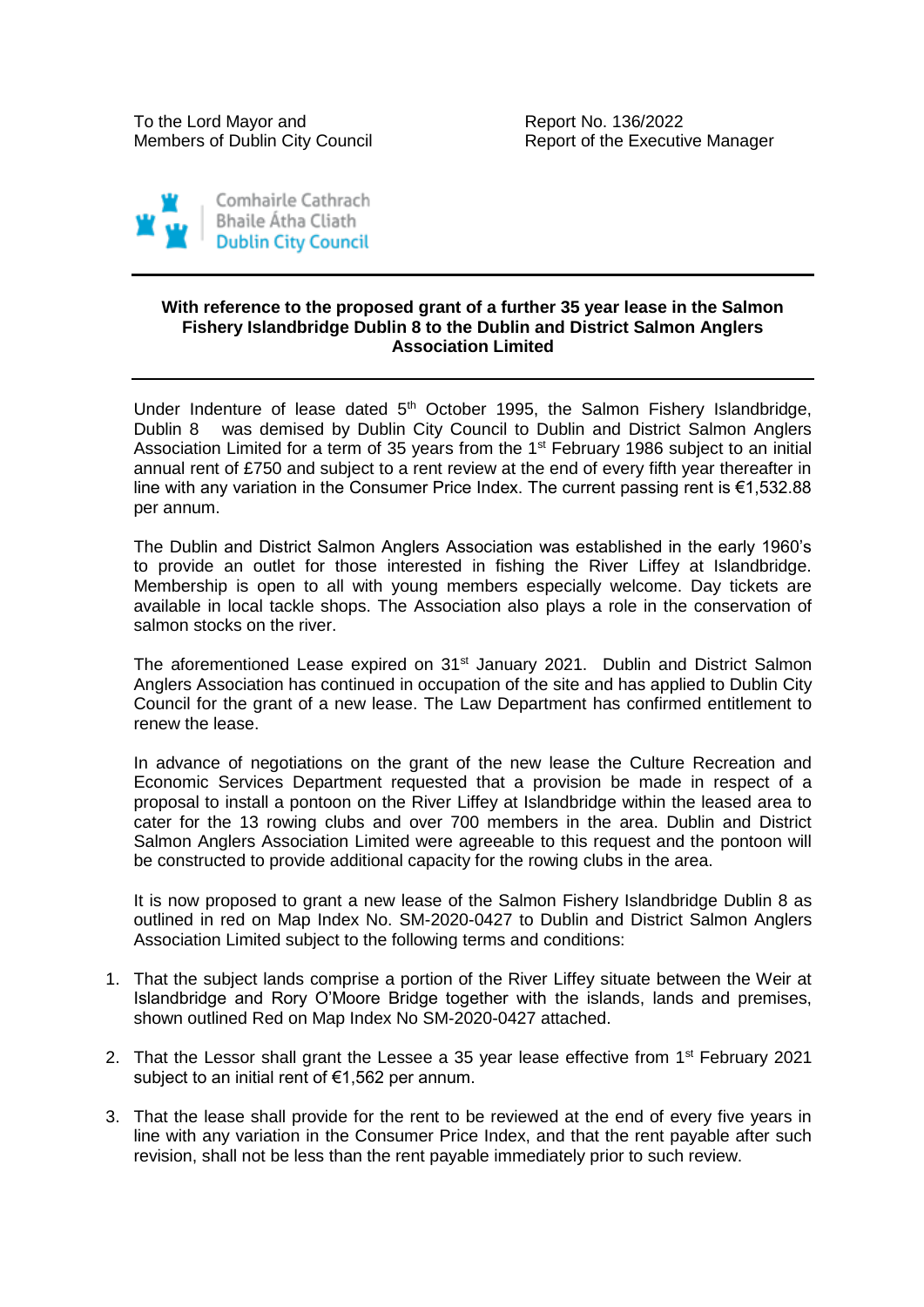- 4. That the Lessee shall use the leased area solely as a fishing amenity, for rod and line fishing only, and for no other purposes.
- 5. That the Lessee shall permit the Lessor, it's servants and agents, to enter upon the leased area with workmen and others, accompanied by all necessary machinery and equipment for the purpose of constructing, utilising, maintaining or repairing a pontoon and associated access infrastructure within the said confines of the leased area, if required during the term of the lease.
- 6. That in the event that the construction of the pontoon and associated access infrastructure is required, the Lessor will give to the Lessee a minimum prior notice of four weeks of the intention to enter upon the leased area, and on completion of the construction work, shall make good all and any damage caused to the leased area, remove all plant, machinery and surplus material resulting from the carrying out of works.
- 7. The Culture Recreation and Economic Services Department will be responsible for the management and maintenance of the pontoon system.
- 8. The Culture Recreation and Economic Services Department will place the pontoon system on its Asset Register and its annual block insurance policy.
- 9. That both parties will be liable for their own fees regarding this matter.
- 10. That no agreement enforceable at law is created or is intended to be created until exchange of contracts has taken place.
- 11. That the Lease shall be subject to any other terms and conditions as required by the Council's Law Agent.

The Council's title to the property proposed to be granted under lease comprises part of the Ancient Revenue lands in the City Estate.

No agreement enforceable at law is created or intended to be created until an exchange of contracts has taken place.

This proposal was approved by the South Central Area Committee at its meeting on the 20th April 2022.

This report is submitted in accordance with the provisions of Section 183 of the Local Government Act, 2001.

## **Resolution:**

That Dublin City Council notes the contents of Report No. 136/2022 and assents to the proposal outlined therein.

## **Paul Clegg Executive Manager**

**22nd April 2022**